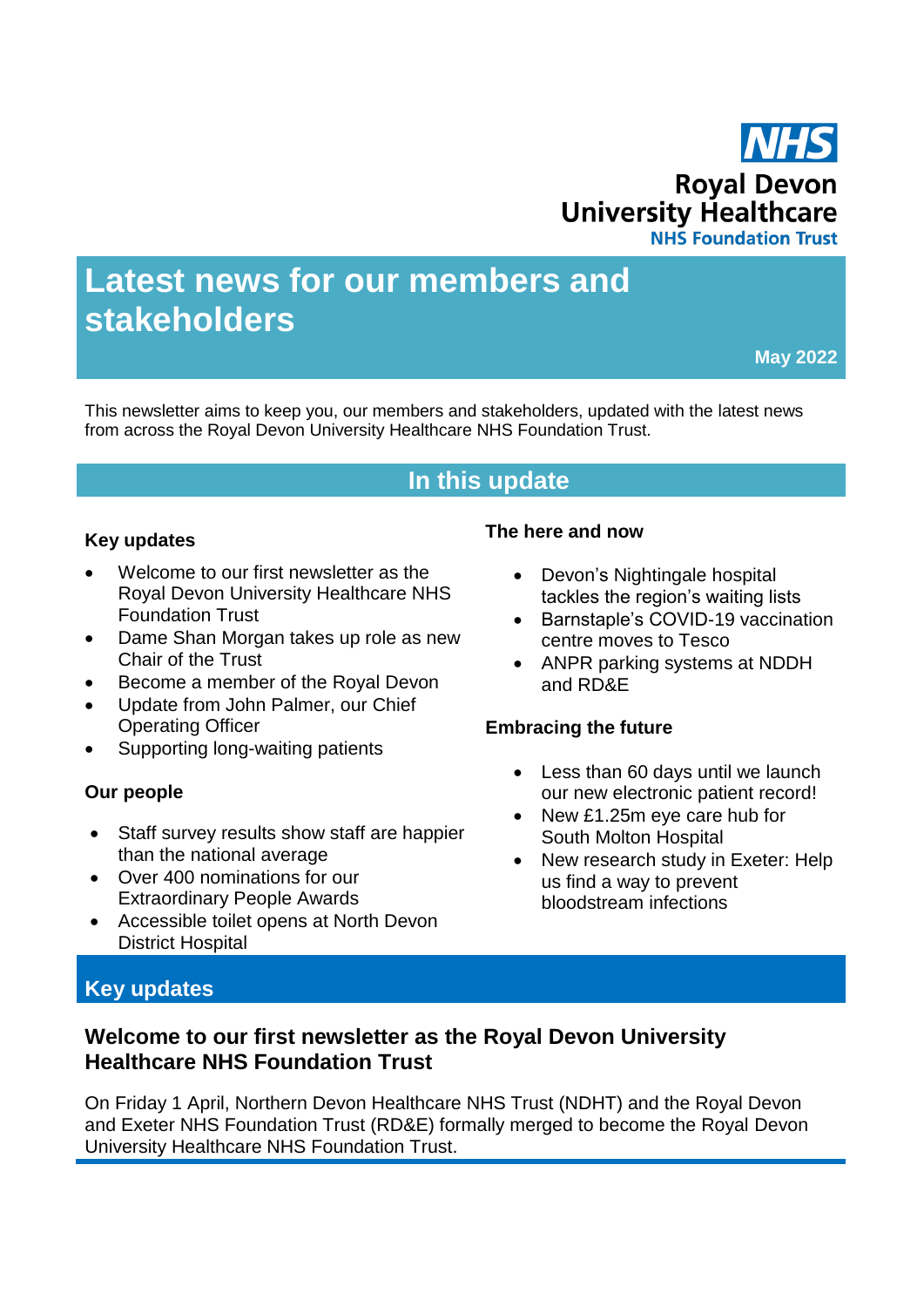#### **Dame Shan, Chair of the Royal Devon,**

**said:** "I am delighted that our two trusts have integrated. This is a really important moment and I'm conscious our two trusts had been working in close partnership for a very long time.

"The new Trust has very strong ambitions and strong values, building on the best of the two previous trusts.

"Congratulations and thanks to all our staff and to you, our community. Welcome to the Royal Devon."



The name of the overall Trust has changed, but North Devon District Hospital, the Royal Devon and Exeter Hospital (Wonford and Heavitree) and the Trust's community services – including community hospitals – are still known by their existing names. The same services are still offered from all of our hospitals and teams.

#### **Facts and figures about our new Trust**



If you have questions or comments about the integration, you can get in touch with us at [rde-tr.RDEComms@nhs.net.](mailto:rde-tr.RDEComms@nhs.net)

# **Dame Shan Morgan takes up role as new Chair of the Trust**

We are delighted to announce that Dame Shan Morgan joined our Trust as Chair on 1 April 2022.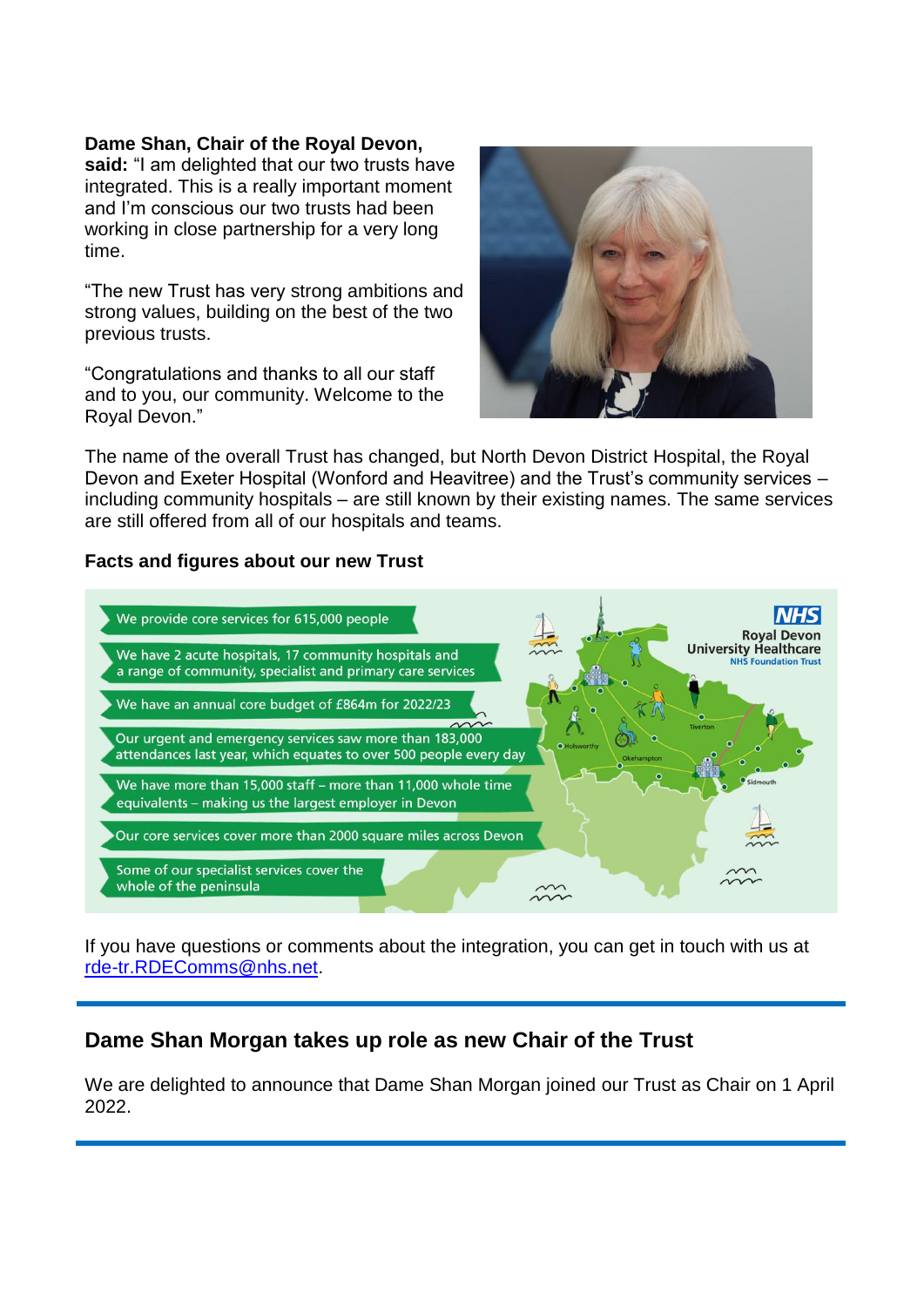Dame Shan has a wealth of experience from her career working in a variety of roles across the public sector.

Dame Shan has taken on the role of Chair for an initial term of office of three years and succeeds James Brent, who came to the end of his term of office on 31 March 2022.

For over a decade, James provided leadership, wisdom and unstinting support, and he has left our successful integration as his legacy. We are truly grateful for the huge contribution he has made.

[Read more about Dame Shan's appointment.](https://www.rdehospital.nhs.uk/news/dame-shan-morgan-appointed-chair-of-rd-e-and-ndht/)

## **Support your local NHS – become a member of the Royal Devon**

As we look to the future as a newly integrated Trust, we need the support of local people more than ever before. As a Foundation Trust, we are a membership organisation, and we invite local people and patients to become public members.

If you were a member of the Royal Devon & Exeter NHS Foundation Trust before 1 April, you are already a member of our Trust – you don't need to do anything. Your membership has automatically transferred over. But you can help us by encouraging your friends and family to become members.

If you're not currently a member, you can sign up quickly and easily, and get involved as much as suits you.

#### **Why should I become a member?**

Membership is a great way to simply show your support for your local hospitals and the staff providing our services.

How much you get involved as a public member is entirely up to you.

- You can stay up-to-date with the latest news about our services by receiving this regular newsletter
- You could get involved in developing our plans for the future, which could be by completing a survey or attending a focus group. You'll hear about any opportunities through this newsletter.
- As a member, you can choose who you want to represent you in our Council of [Governors.](https://royaldevon.nhs.uk/about-us/foundation-trust-and-membership/council-of-governors/) Our next election, and our first as a new organisation, will be held this summer.
- You could even stand for election and join our Council of Governors. As a Governor, you would have a role in informing decision making across the Trust.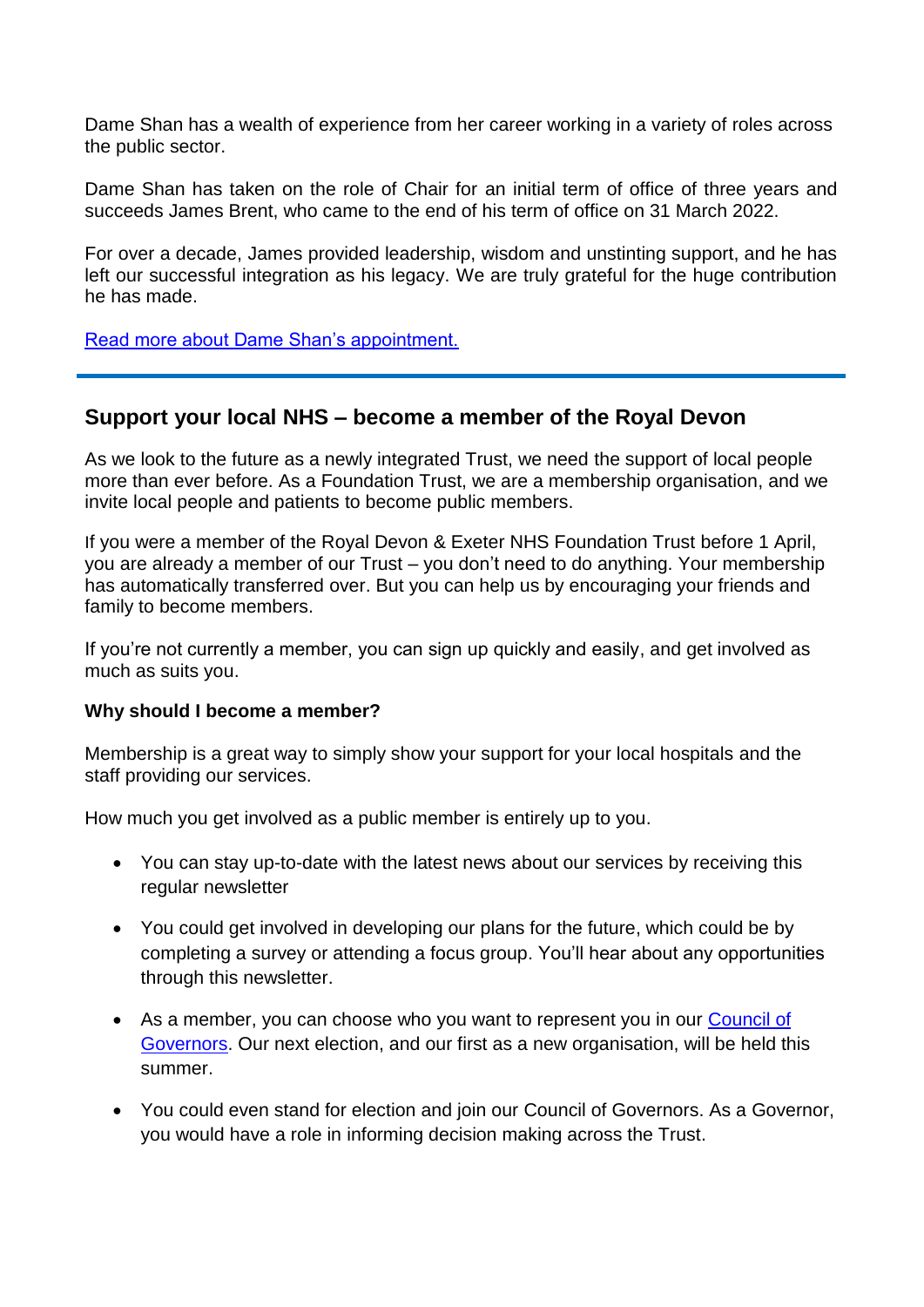• Plus – you can get discounts on big name brands through [Health Service Discounts,](https://healthservicediscounts.com/) which is free to sign up to

#### **How do I become a member?**

Public membership is open to everyone 12 years and over who lives in England.

Joining is quick and simple – just [click here](https://secure.membra.co.uk/rdeftapplicationform/) and complete the online form.

Alternatively, we can send you a paper application form by post. Please email [rde](mailto:rde-tr.royaldevonmembers@nhs.net)[tr.royaldevonmembers@nhs.net](mailto:rde-tr.royaldevonmembers@nhs.net) to request a form.



# **Update from John Palmer, our Chief Operating Officer**

#### **We are really grateful to our staff and everyone who has helped us to get patients back home.**

Our acute hospitals, North Devon District Hospital (NDDH) and the Royal Devon and Exeter (RD&E) Wonford, saw a significant increase in the number of COVID-19 positive patients in March, far outweighing the numbers seen at the peak of previous COVID-19 waves.

Half to two-thirds of our bed base at both NDDH and the RD&E Wonford were occupied as a result of COVID-19. Amongst many other challenges, this made recovering our elective services really difficult.



The data and modelling suggest we are now past the latest peak, and we are pleased to see that our position has started to improve, with COVID-19 inpatient numbers, COVIDrelated staffing absence and care home outbreaks across our Eastern and Northern Devon areas continuing to fall.

We are really very grateful to all of our staff who continue to work tirelessly, doing all they can for our patients, local communities and each other.

I'd also like to recognise all those outside our organisation who support patients to get home. Each patient has a discharge plan created just for them and their situation, which often changes and often requires input from multiple staff across different organisations, including the voluntary sector. And of course, carers, family and friends play an absolutely vital role. Thank you to you all.

#### **How we are using discharges lounges to support patient flow**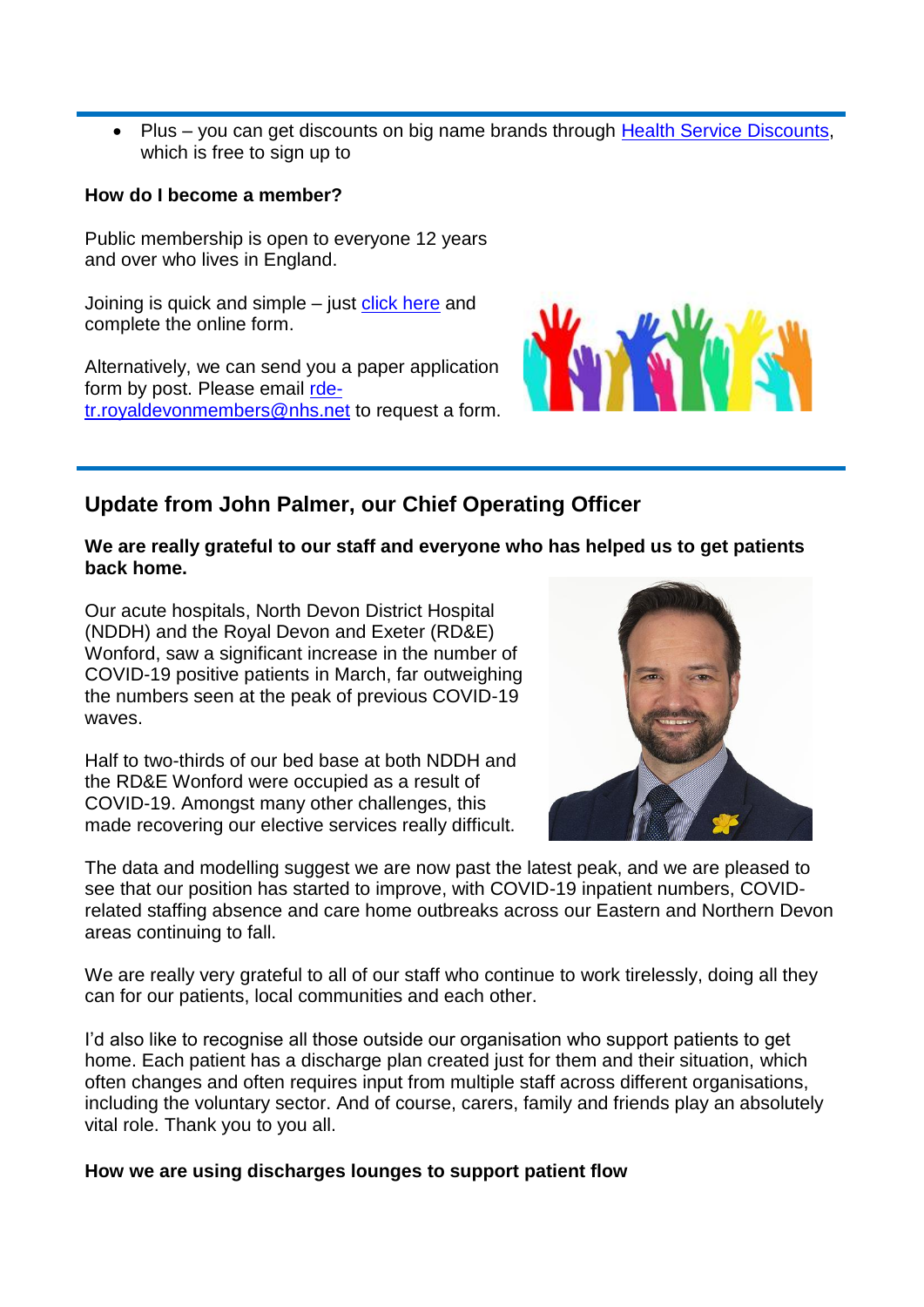On the RD&E Wonford site, we have created a discharge lounge which facilitates the earlier discharge of up to 30 patients every day. When services at NDDH have been under significant pressure, we have set up a temporary discharge lounge.

Our discharge lounges are staffed by registered nurses and healthcare assistants. These staff help to make final discharge arrangements for patients who are ready to leave hospital. This can include finalising discharge summaries, checking that patients receive their medication, ordering transport and contacting the patient's family, friends or carer.

Every patient who uses our discharge lounge helps another through releasing vital bed space. This improves patient flow significantly and helps more patients to receive the right care, in the right place, at the right time.

If you have a family member, friend or neighbour who is ready to leave hospital, there are a number of things you can do to support them returning home. This includes helping to organise transport, providing suitable clothing and shoes for them to wear when leaving hospital, and popping some milk and food in their fridge for when they get back. These small actions make a really big difference and help us to make sure that we're able to see new patients promptly.

# **Supporting our long-waiting patients**

Waiting times for NHS services have increased significantly since the start of the COVID-19 pandemic across Devon and the rest of the country.

At the Royal Devon University Healthcare NHS Foundation Trust, we pride ourselves on usually having low waiting times for providing care. However, there are now many more people waiting for our services compared to before the COVID-19 pandemic. We are working with our partners across Devon to better support patients on a waiting list.

The national [delivery plan for tackling the COVID-19 backlog of elective care](https://www.england.nhs.uk/coronavirus/publication/delivery-plan-for-tackling-the-covid-19-backlog-of-elective-care/) has been published, and we have been working hard to recover through looking at what we can do in the short, medium and long term to address our waiting lists.

We will share more information soon, but in the meantime you can read about some of what we are doing in the rest of this newsletter – see our articles on the **NHS Nightingale Hospital Exeter's first orthopaedic patients**, and our investment in a **new ophthalmology hub in South Molton**, North Devon.

Our aim is to reduce waiting times for our patients, and while they are waiting, support them as much as possible.

# **Our people**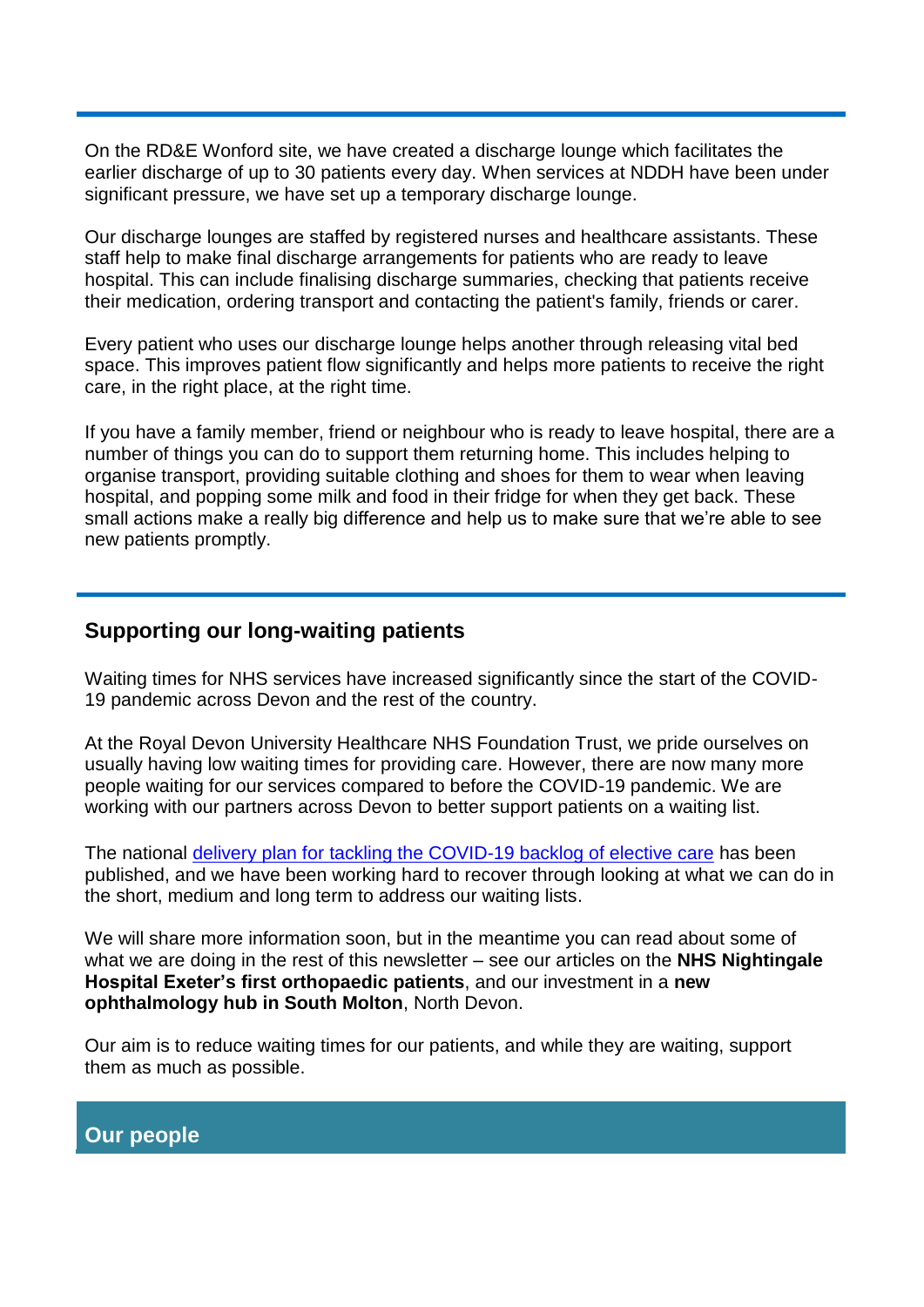#### **Staff survey results show staff are happier than the national average**

Our annual Staff Survey results were published nationally on 30 March 2022. The survey was carried out before NDHT and RD&E integrated, and so the results are for each of our legacy organisations. Key headlines are [here](https://www.rdehospital.nhs.uk/news/staff-feedback-puts-rd-e-above-average-in-most-aspects-of-survey/) for Eastern services, and [here](https://www.northdevonhealth.nhs.uk/2022/03/nhs-staff-survey-results-feedback-puts-ndht-above-average-across-all-survey-themes/) for Northern services. Overall the results were very positive.

#### **Suzanne Tracey, Chief Executive Officer,**

**said:** "The health and wellbeing of staff is a top priority for the Trust, and in light of continuing extreme operational pressures, I am encouraged to see that our scores in this area are still positive.

"We know that more remains to be done and are working to ensure that we are providing the support our colleagues need."

We are now looking at where we have performed well and where we need to improve. We will be pulling together an organisation-wide plan as well as supporting teams to make improvements within their areas.

#### **Over 400 nominations for our Extraordinary People Awards**



We are incredibly proud of our staff and volunteers. Through our Extraordinary People Awards we aim to recognise and celebrate their efforts and achievements.

We asked for nominations earlier this year and have received over 400 nominations from staff, public, patients and carers. Thank you to everyone who took the time to submit a nomination.

Our finalists will be announced soon, watch this space!

Our winners will be named at a celebration event on Tuesday 21 June.

# **Accessible toilet opens at North Devon District Hospital**

We were delighted to open our first fully accessible toilet last month at North Devon District Hospital.

The new facility is located in Outpatients B on Level 2 at NDDH. Access is by a key, which can be obtained from Outpatients B reception or the main helpdesk.

The toilet is one of only five in North Devon and Torridge to gain accreditation with Changing Places, a national directory of fully accessible toilet facilities for people with disabilities.

[Read more on our website.](https://royaldevon.nhs.uk/news/accessible-toilet-opens-at-nddh/)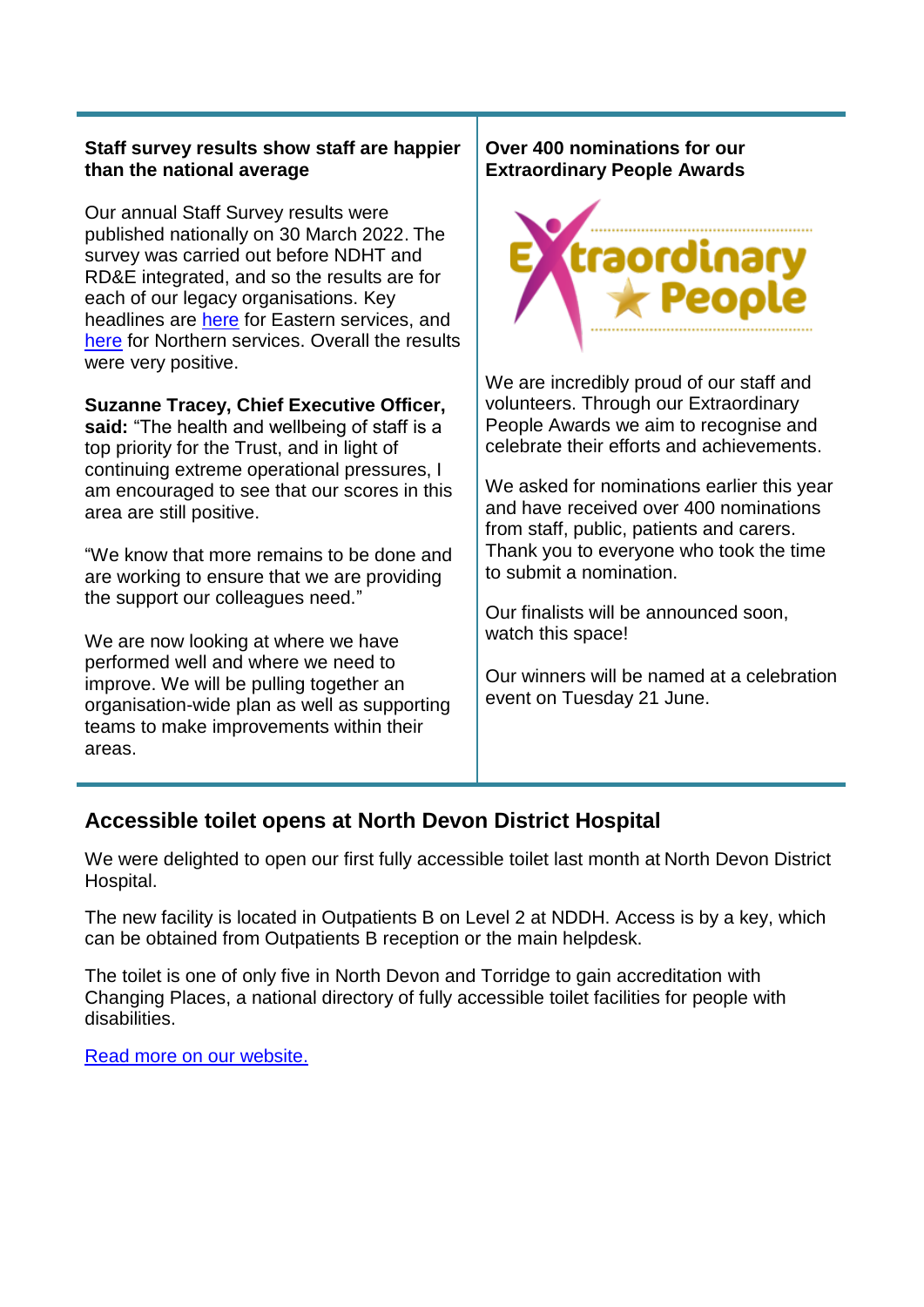

**Performing the official opening of the accessible toilet at NDDH: Marsh Pullen, Capital Contracts Manager, Lisa Baker, Learning Disability Liaison Nurse, Shauna Philps, Ros White, Andrea Bell, Deputy Director of Nursing (Patient Experience) and Lucy Bates, Associate Director of Nursing for Surgery.**

# **The here and now**

# **Devon's Nightingale hospital tackles the region's waiting lists**

The NHS Nightingale Exeter (Nightingale) was initially part of the national response to the first wave of the pandemic, providing emergency inpatient care for nearly 250 patients with COVID-19 from across Devon, Somerset and Dorset.



The Nightingale site has now been transformed into a state-of-the-art facility and is home to the following services:

- Southwest Ambulatory Orthopaedic Centre, which has two operating theatres for day case and short stay elective orthopaedic procedures
- Centre of Excellence for Eyes, which operates diagnostic screening services for ophthalmology patients and will run a high-volume cataract treatment hub
- Devon Diagnostic Centre, which is providing CT, MRI, X-ray, ultrasound, echocardiograms and fluoroscopy services
- Our Eastern rheumatology department which provides outpatient care and day case infusions.

[Click here for more information.](https://nightingale-exeter.nhs.uk/)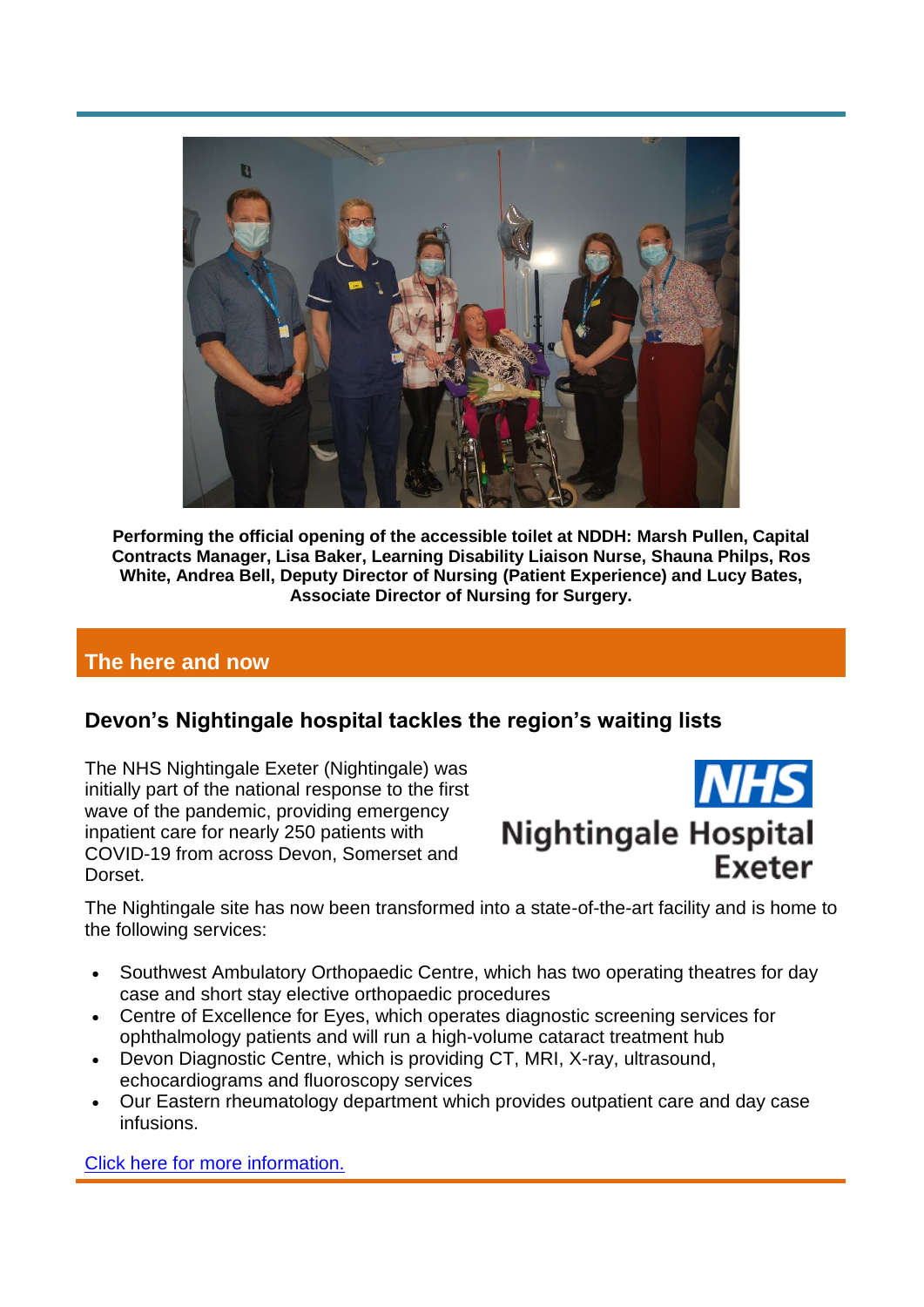#### **"This surgery will change my life"**

Over 15,000 people from across Devon have now accessed facilities at the Nightingale. This includes over 100 knee and hip replacements which have been carried out by the South West Ambulatory Orthopaedic Centre (SWAOC).

**Paul, from Fremington in North Devon**, was the first patient to have a hip replacement at the Nightingale.

Paul said: "This surgery will change my life – I'm only 66 years old, and thanks to my hip replacement, my body will be able to act the age I feel. I am looking forward to being able to work as a taxi driver pain free for the first time in two decades, but most importantly, I can't wait to get back on my push bike!"



**Paul with some of the Nightingale staff after his hip operation**

**Pat, from Teignmouth in South Devon**, was also one of our first hip replacement patients. He told us all about his experience from start to finish – and he has some pointers for future patients too. [Read Pat's story here.](https://nightingale-exeter.nhs.uk/news/pats-story)

**Ann Newbury, from Honiton in East Devon,** was SWAOC's 100th patient. She said: "I've waited over three years for my operation and I am so overwhelmed to have gotten it done. I hope that it will be life-changing for me. The Nightingale team were absolutely wonderful – I can't praise the staff there enough – thank you all so much."

**Dr Andrew Redfern, a consultant musculoskeletal radiologist at the Royal Devon University Healthcare NHS Foundation Trust and Clinical Lead for the Devon Diagnostics Centre at the Nightingale said:** "Diagnostic, orthopaedic and ophthalmology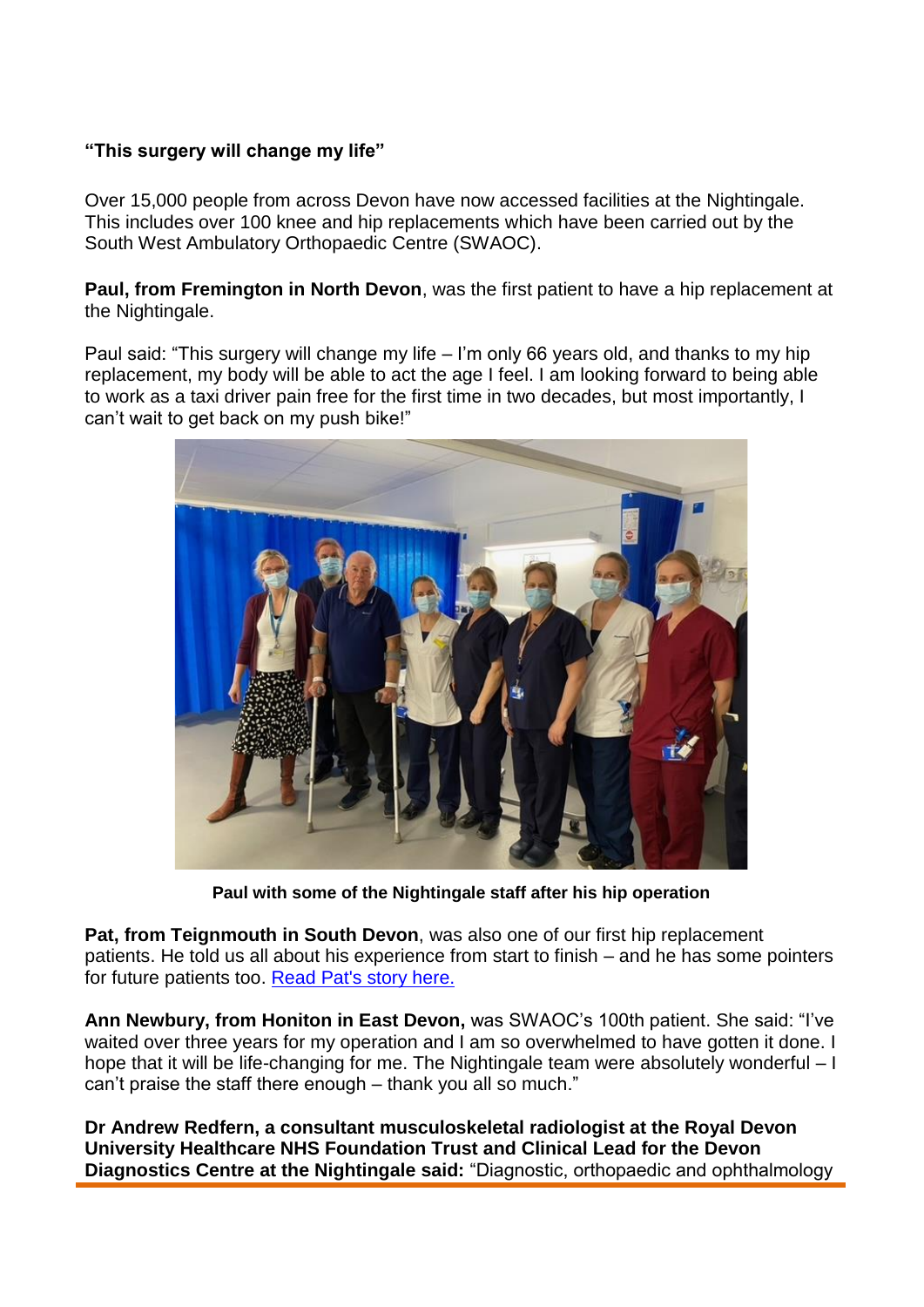testing services have been particularly impacted by the COVID-19 pandemic, and despite our very best efforts, our waiting lists have grown. We are delighted to have this dedicated facility, which is helping us to better prioritise our most urgent patients and those who have been waiting the longest."

#### **Barnstaple's COVID-19 vaccination centre moves to Tesco**

A new, purpose-built mobile COVID-19 vaccination centre is now open in the car park of the Barnstaple Tesco Extra, replacing the previous site at Barnstaple Leisure Centre.

This new centre will help to deliver the vital COVID-19 spring booster to those people eligible for it, including anyone aged 75 and over, those who live in a care home for older people, or anyone aged 12 and over who has a weakened immune system.

Parents who wish to vaccinate their children aged 5-11 will also be able to do so at the new centre.

But remember – it's also not too late for anyone who hasn't yet had their first, second or first booster doses.

You can book an appointment, or can drop-in when the centre is open.

- **Monday – Friday** 8.30am 7pm
- **Saturday and Sunday** 8.30am 4pm.

### [Read more about the new site on our website.](https://royaldevon.nhs.uk/our-sites/north-devon-covid-19-vaccination-centre/)



**The new vaccination centre at Tesco Extra in Barnstaple**

#### **ANPR parking systems now in place at NDDH and the RD&E (Wonford) and Heavitree**

Our parking arrangements have changed at North Devon District Hospital and the RD&E (Wonford) and Heavitree sites, following the installation of ANPR (automatic number plate recognition) cameras.

The ANPR cameras will register when your vehicle arrives and leaves the car park.

Car park users simply park their vehicle, attend their appointment, and then pay via one of the car park payment machines before returning to their car.

Payment can be made with cash, debit/credit card, Apple Pay, Google Pay, or registering online and paying by app.

ANPR parking systems were installed at our RD&E Wonford and Heavitree sites in summer 2021, and at NDDH in April 2022.

Please [visit our website](https://royaldevon.nhs.uk/our-sites) for more information about parking at all our sites, including eligibility for free parking and options for regular visitors.

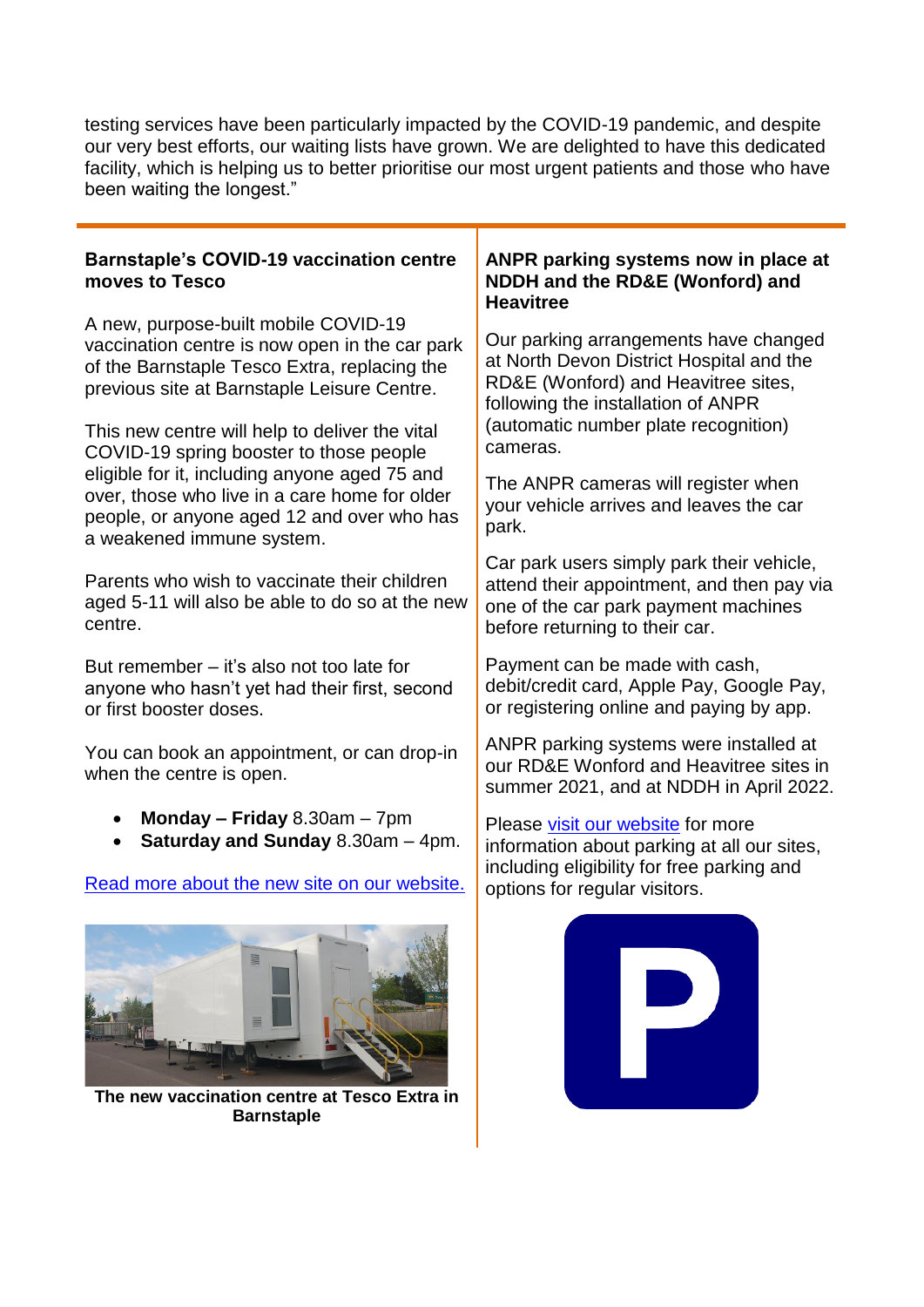# **Embracing the future**

# **Less than 60 days until we rollout our new Electronic Patient Record in Northern Devon!**

MY CARE Northern Devon is our clinically-led transformation programme, which will see the launch of a new Electronic Patient Record (EPR) system called Epic across our Northern services. We are planning to go-live on Saturday 9 July 2022.

Our Eastern services went live with Epic in October 2020. Once Epic is in use across our Northern services too, we will have one shared patient record system across the whole Trust.

This presents us with a lot of opportunity to improve how we

deliver care for our patients. Staff will no longer have to track down and access patient information using lots of separate computer and paper-based systems. Our electronic system means all the information will be in one place.

Improving the visibility of information between our teams will help improve safety and quality through supporting them to work together and make decisions. This will lead to better outcomes for patients.

#### **Update from Jill Canning, Operational Director for MY CARE Northern Devon**

"As we are now less than 60 days away from rolling out our Electronic Patient Record in our Northern services, our focus is on training those staff. Our staff are really engaged in this, and we have also recruited over 600 Super Users, who will provide extra support for their colleagues whilst going through this change.

"We are taking steps to provide our staff with the time to get used to working with the new system, ensuring we continue to provide a safe service to our patients and population during go-live."

# **New £1.25m eye care hub for South Molton Community Hospital**

People with eye conditions in North Devon and Torridge will benefit from reduced waiting times and access to state-of-the-art equipment when a new Ophthalmology Hub at South Molton Community Hospital opens this year.

The new hub is being part-funded by the hospital's League of Friends, who have generously donated £500,000 towards the project.



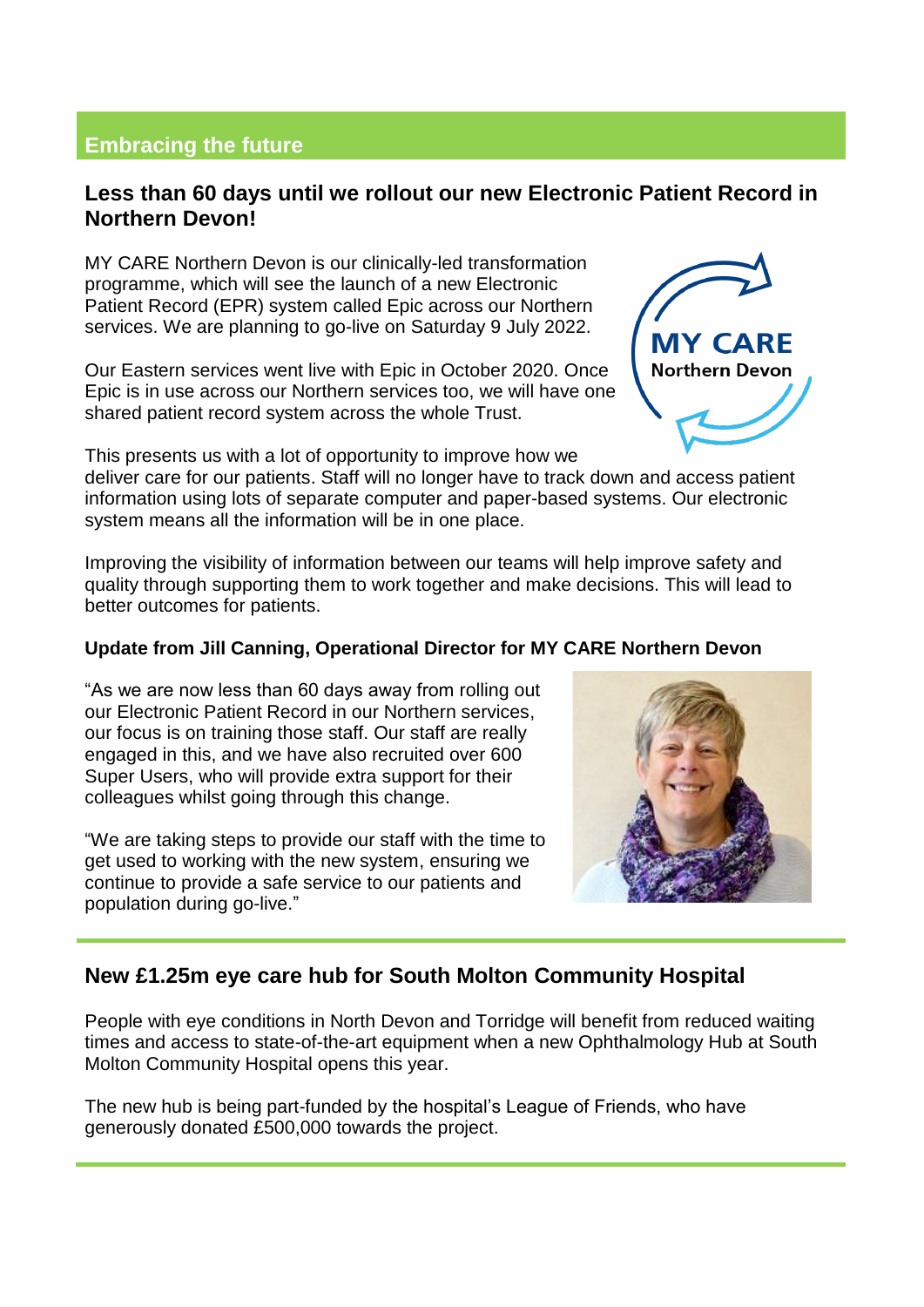The former renal unit at the hospital will be redeveloped to create the new £1.25m facility. The hub will provide diagnostic services and treatments for people with new eye problems and people managing long-term conditions, such as glaucoma and medical retina conditions.



[Read more on our website.](https://royaldevon.nhs.uk/news/1-25m-eye-care-hub-for-south-molton-hospital-thanks-to-500-000-donation-from-league-of-friends/)

**Dr Liz Wilkinson, Opthalmology Consultant, receives the cheque for £500,000 from David Goodman, Chairman of the South Molton Hospital League of Friends, with members of the League of Friends and representatives of the Royal Devon**

# **New research study in Exeter: Help us find a way to prevent bloodstream infections**

People aged 60 years or older with a history of urinary tract infection (UTI) are at an increased risk of developing a bloodstream infection caused by E. coli bacteria.

The [Patient Recruitment Centre Exeter](https://local.nihr.ac.uk/prc/exeter/) at our RD&E Wonford site is looking for participants for a clinical research study to assess the effectiveness and safety of an investigational vaccine in the prevention of bloodstream infections.

If you are interested, or you know someone who might be, please let them know about the study and share [this participant leaflet](https://royaldevon.nhs.uk/media/0p2j1et2/64-participant-brochure.pdf) or the contact details below.

You/they may be eligible to participate in this study if you/they:

- Are 60 years of age or older
- Have had a UTI in the past 2 years